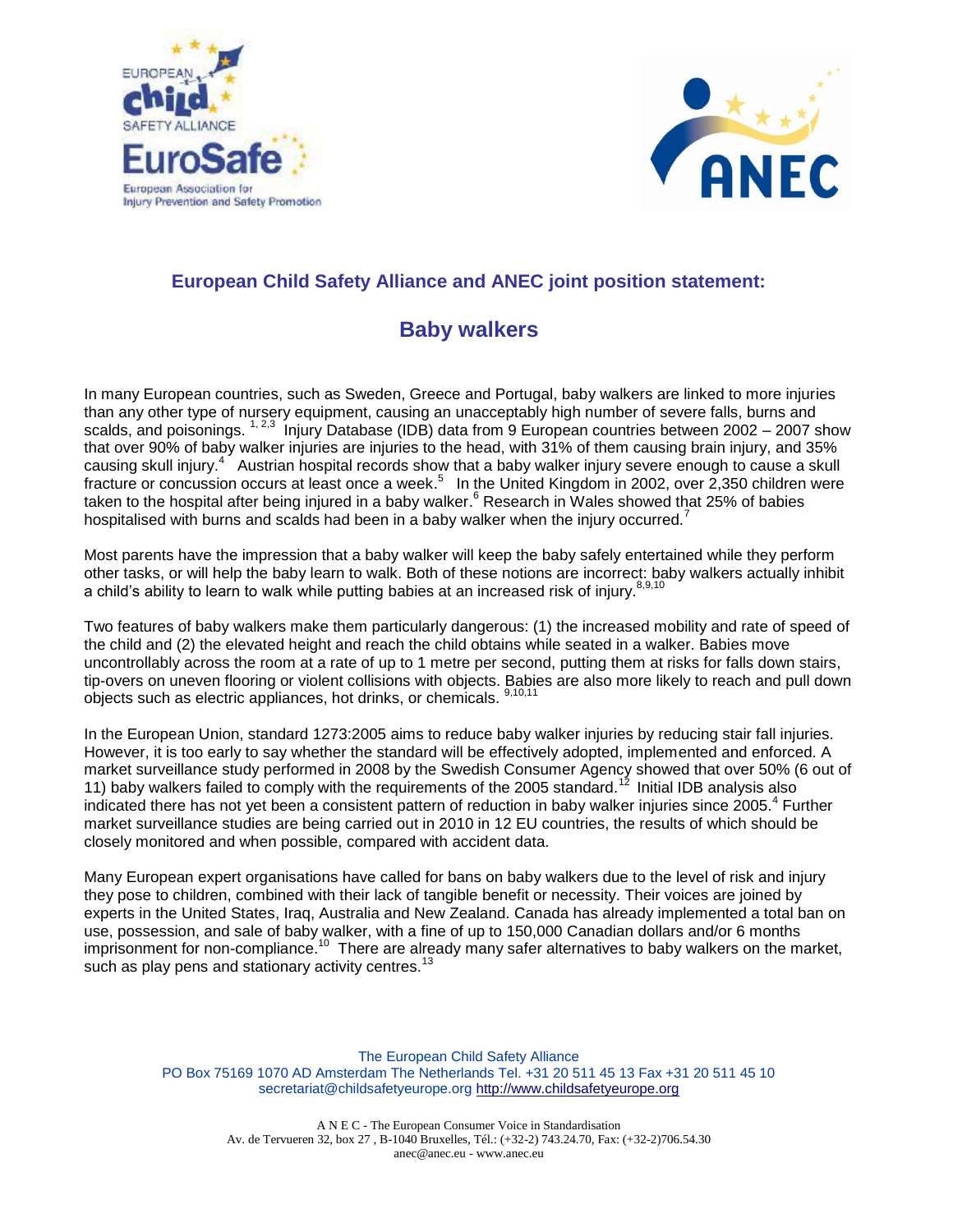Therefore, the European Child Safety Alliance and ANEC state that:

*Whereas baby walkers do not help babies learn to walk, and serve no beneficial function for children, in fact impeding walking ability rather than aiding it;*

*Whereas babies are at a highly increased risk of head injury while using a baby walker;*

*Whereas increased risk of falls, burns and scalds and poisonings are associated with use of a baby walker;*

*Whereas there are numerous safer alternatives already available to be used in place of baby walkers:*

## **The European Child Safety Alliance and ANEC recommend that parents and caregivers use safer alternatives to baby walkers and urges health care providers not to promote baby walker use.**

To support these recommendations, we suggest:

- 1. Parents of newborns should be educated by health care providers on the risks of baby walkers at the first well-baby check-up or earlier. Safer alternatives to baby walkers, such as play pens and stationary activity centres, should be promoted in their place
- 2. Education about baby walkers should emphasise the risk of falls down stairs and "reaching" risks, such as when the baby pulls an appliance or hot kettle onto himself.
- 3. Education about baby walkers should clarify that baby walkers hinder walking ability instead of helping it.
- 4. Education about baby walkers should emphasise the importance of constant supervision and the use of products complying with EC 1273:2005.
- 5. The standard EN 1273: 2005 should be properly enforced by the market surveillance bodies, and the development of the accident figures carefully monitored. If there is no significant reduction of accidents observed, further measures including a ban should be considered.
- 6. Results of these prevention strategies should be evaluated regarding their effectiveness in reducing baby walker injuries.

This position statement is supported by the members of ANEC and by the following European Child Safety Alliance country partner organisations:

*Grosse schuetzen Kleine Austria*

*Kuratorium fuer Verkehrsicherheit Austria*

*Kind en Gezin Belgium*

*OIVO-CRIOC Belgium*

*Center for Injury Prevention, Charles University Czech Republic*

*National Institute for Health and Welfare Finland*

The European Child Safety Alliance PO Box 75169 1070 AD Amsterdam The Netherlands Tel. +31 20 511 45 13 Fax +31 20 511 45 10 secretariat@childsafetyeurope.org http://www.childsafetyeurope.org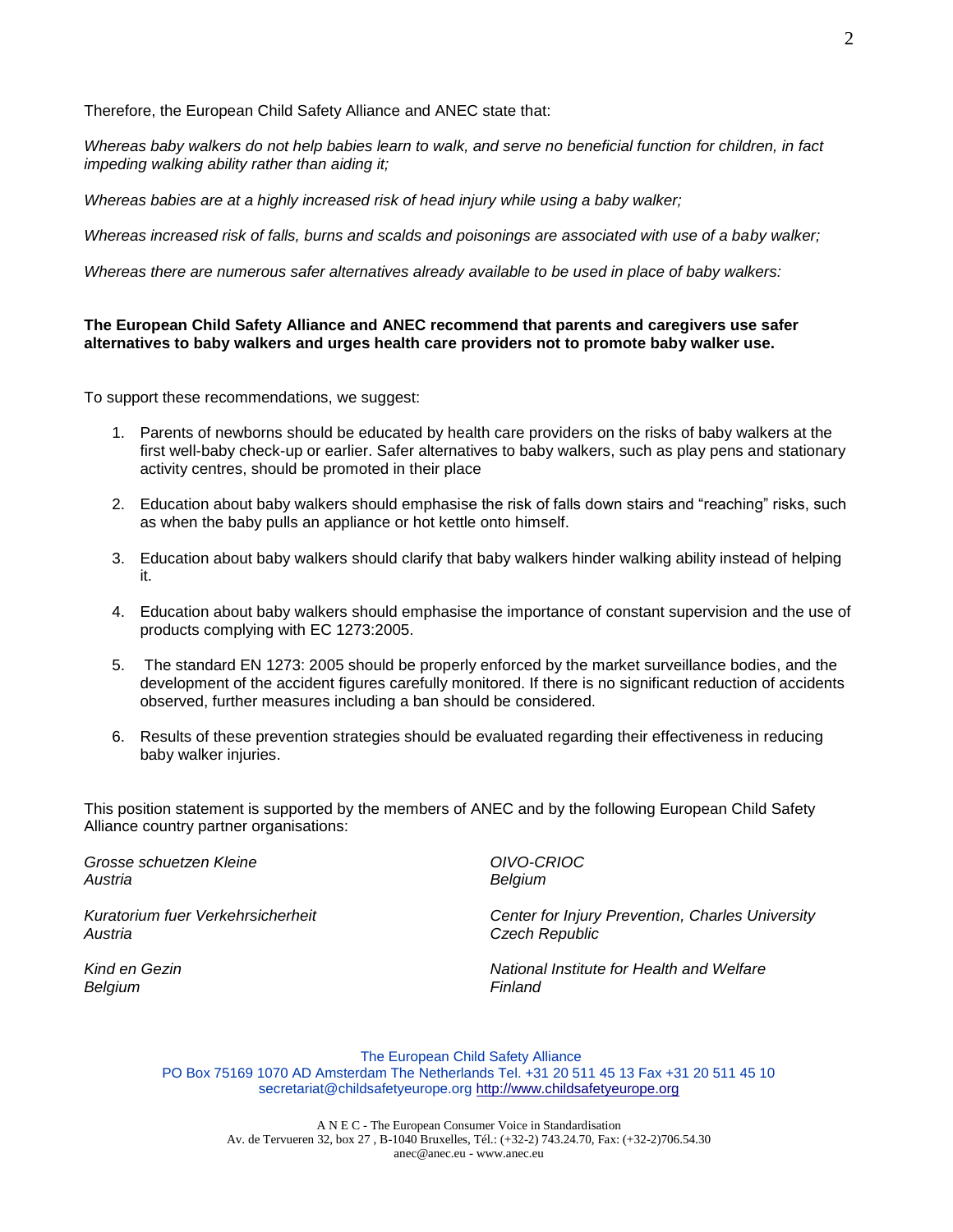*Bunderarbeitsgemeinschaft Mehr Sicherheit fuer Kinder Germany*

*National Institute of Child Health Hungary*

*Icelandic Safety House Iceland*

*Population Health: Children and Young People's Team Health and Safety Executive Ireland*

*National Center for Children's Safety and Health Israel*

*Ministry of Health Latvia*

*Center for Health Education and Disease Prevention Lithuania*

*Ministry of Health Luxembourg*

*The Consumer Safety Institute The Netherlands*

*Norwegian Safety Forum Norway*

*Institute of Public Health, Jagiellonian University Poland*

*Portuguese Association for Child Safety & Injury Control Portugal*

*Institute of Public Health Slovenia*

*Ministry of Health Spain*

*Spanish Paediatric Surgeon Society Spain*

*The Swedish Civil Contingencies Agency (MSB) Sweden*

*The Child Safety Council Sweden*

*Swiss Council for Accident Prevention Switzerland*

*Royal Society for the Prevention of Accidents United Kingdom*

*Children in Wales Wales*

*Wales Collaboration for Accident Prevention and Injury Control Wales*

## References

1 Emanuelson, I. How safe are child care products, toys and playground equipment? A Swedish analysis of mild brain injuries at home and during leisure time 1998 – 1999. Injury Control and Safety Promotion 2003, Vol 10, No. 3, pp. 139 – 144.

2 Petridou E; Simou E; Skondras C, et al. Hazards of baby walkers in a European context. Injury Prevention, 1996, 2(2),118 – 120.

3 Rocha E; Menezes H, Virella D. Lesoes Associadas a acidentes com andarilhos –a memoria dos pediatras. Boletim da Unidade de Vigilancia Pediatria da Sociedade Portuguesa de Pediatria. Vol 7, December 2006, 6 – 7.

4 EU Injury Database – EU Commission/DG Sanco. Accidents involving the product baby walker, 2002 – 2007: a sample of select countries. Analysis by Austria Road Safety Board, November 2008.

5 Spitzer P. Baby Walker Injuries 2006 – 2008. Online injury surveillance system of the Department of Paediatric and Adolescent Surgery. Medical University Hospital Graz, 2008.

The European Child Safety Alliance PO Box 75169 1070 AD Amsterdam The Netherlands Tel. +31 20 511 45 13 Fax +31 20 511 45 10 secretariat@childsafetyeurope.org http://www.childsafetyeurope.org